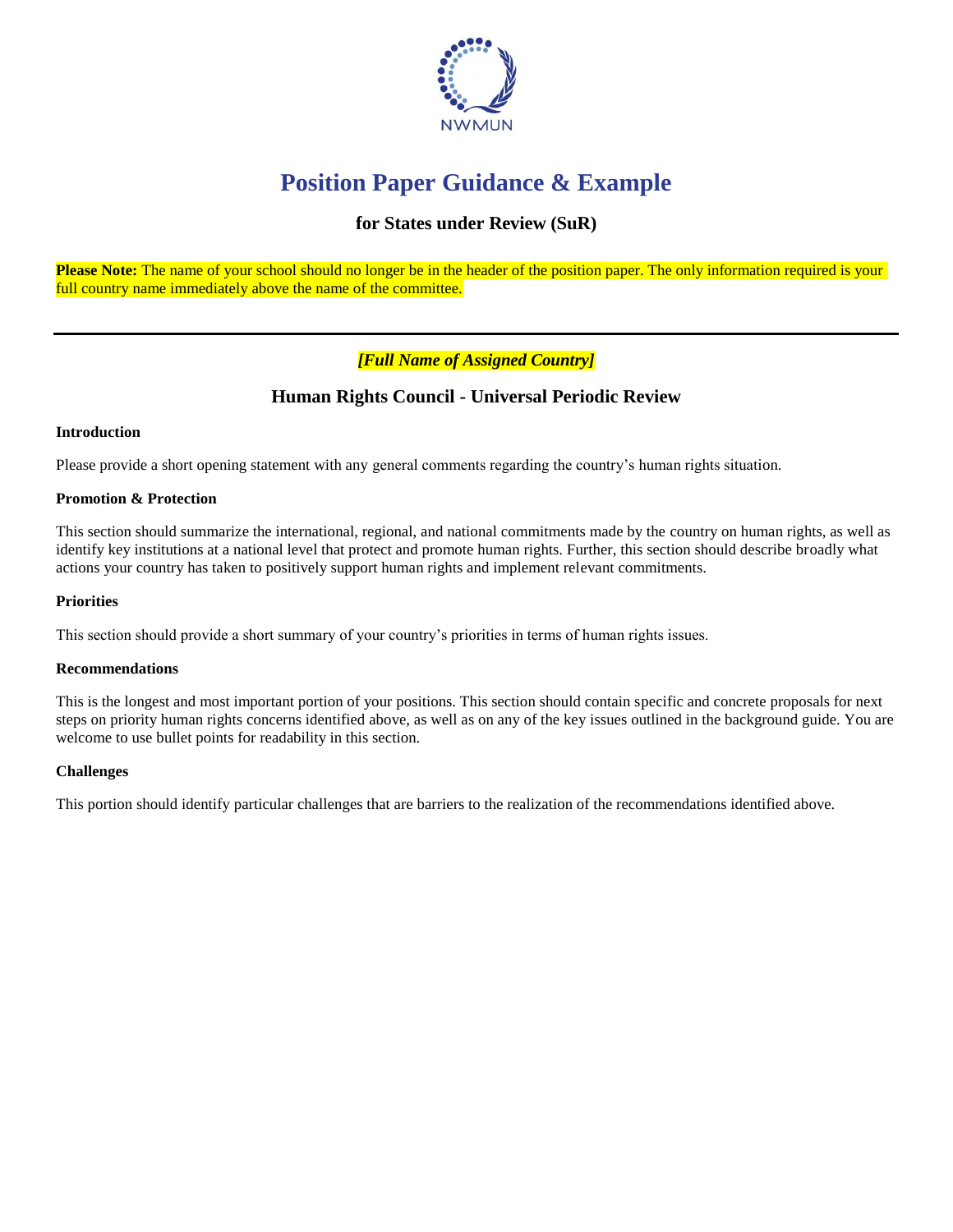

## **Example Position Paper**

### *Australia*

## **Human Rights Council – Universal Periodic Review**

### **Introduction**

Australia is founded on the rule of law and has a strong tradition of respect for the rights and freedoms of every individual. Australia also has a long tradition of commitment to human rights and supporting human rights internationally. This reflects Australia's national values and view that the protection and promotion of human rights is vital to global efforts to achieve lasting peace, security, freedom and dignity for all. Australia continues to make progress in protecting human rights, recognizing that continued effort is required to maintain standards and to respond to existing challenges. The Australian Government welcomes the opportunity to participate in this cycle of the Universal Periodic Review (UPR).

### **Promotion & Protection of Human Rights**

In regards to human rights, Australia is party to many international treaties, such as the *International Convention on the Elimination of All Forms of Racial Discrimination* (ICERD), the *International Covenant on Civil and Political Rights* (ICCPR), the *Convention on the Elimination of All Forms of Discrimination against Women* (CEDAW), the *Convention on the Rights of the Child* (CRC), and the *Convention on the Rights of Persons with Disabilities* (CRPD). Other international instruments that Australia is committed to include the *Genocide Convention*, the *Palermo Protocol*, the 1954 *Refugees Convention*, and *Convention against Discrimination in Education*. Australia periodically reviews its reservations to ICCPR, ICERD, CEDAW, and CRC to determine whether they remain necessary. Australia notes that its reservations are consistent with the object and purpose of these treaties and consistent with the *Vienna Convention on the Law of Treaties*. There have been no objections made to these reservations by other State Parties.

At a national level, the Australian Human Rights Commission (AHRC) meets the A-status human rights institution criteria. Each Australian state and territory also has its own body dedicated to promoting human rights, anti-discrimination and equal opportunity. Together with the AHRC, these bodies constitute the Australian Council of Human Rights Agencies. The AHRC has specific legislated functions for the protection and promotion of human rights under the *Australian Human Rights Commission Act* (1986). One of the most significant and innovative of the powers is the power to conduct public inquiries into alleged breaches of human rights by the Australian Government. Such public inquiries place human rights in Australia on the public agenda. In addition to this inquiry power, the AHRC handles complaints under anti-discrimination legislation (*Racial Discrimination Act*, *Sex Discrimination Act*, *Disability Discrimination Act*, *Age Discrimination Act*), and has the power to intervene in court proceedings that involve human rights matters. Additional institutions which are responsible for the protection and promotion of human rights at a national level include the Parliamentary Joint Committee on Human Rights, the Commonwealth Ombudsman, the Privacy Commissioner, the Aboriginal and Torres Strait Islander Social Justice Commissioner, the Sex Discrimination Commissioner, and the National Children's Commissioner. The *National Human Rights Action Plan* (NHRAP) adopted in 2012 provides the policy framework for Australia's human rights strategy.

In regards to recent action taken on promoting fundamental human rights, we have established a system that requires any federal legislation is required to be accompanied by a *Statement of Compatibility with Human Rights*, to encourage continuous consideration of human rights in policy development. Further, Australia has continued its support of the National Disability Insurance Scheme, appointed a full-time Human Rights Commissioner, launched a *National Action Plan to combat trafficking and slavery*, and launched national initiatives like "Closing the Gap", the Declaration Dialogues, and the National Disability Strategy 2010-2020. In terms of persons with disabilities, a national disability forum was held in September 2014 to identify challenges that individuals with disabilities faced in regards to human rights. Further, on issues related to refugees and asylum seekers, Australia has worked towards improving the process individuals follow in seeking admission by using community detention and bridging visas. Through the Humanitarian Programme, Australia provides assisted passage and medical and related services for applicants. Australia is also one of few countries dedicated to resettlement programs specifically designed for assisting women at risk the Women at Risk visa category. Further, Australia has assisted developing refugee processes that include training and mentoring refugee staff, implementing settlement support arrangements,